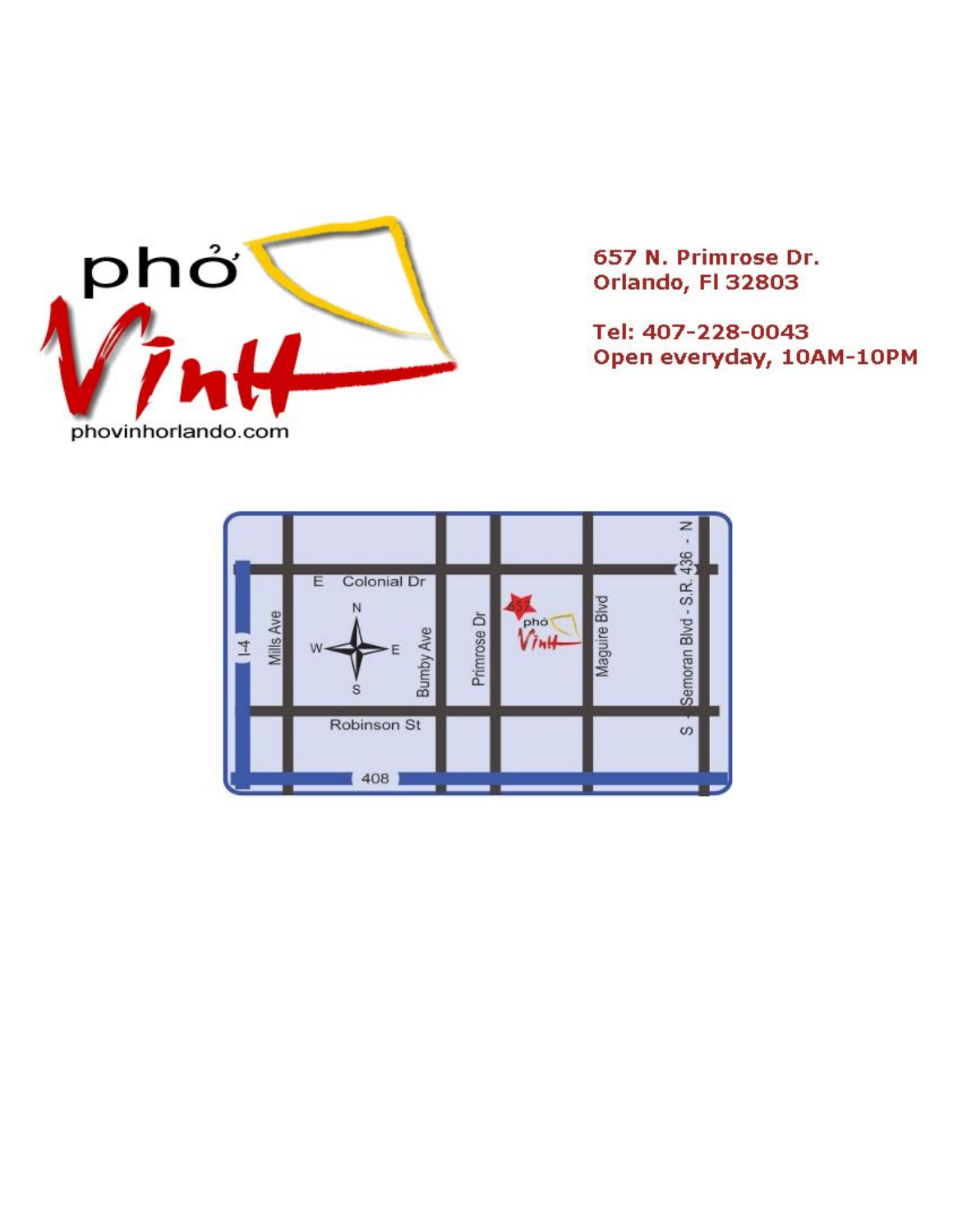### **Appetizers**

| $\mathcal{I}$ .  |                                                         | .2.95 |
|------------------|---------------------------------------------------------|-------|
|                  | Fried Spring Rolls.                                     |       |
| 2.               |                                                         | .2.95 |
|                  | Summer rolls: Pork and shrimp rolls.                    |       |
| $\mathfrak{Z}$ . |                                                         |       |
|                  | Charbroil pork rolls.                                   |       |
| 4.               |                                                         |       |
|                  | Charbroiled pork meat ball rolls.                       |       |
| 5.               |                                                         |       |
|                  | Shrimp Paste on sugar cane rolls.                       |       |
| 6.               |                                                         |       |
|                  | Duck sour Salad.                                        |       |
| 7.               |                                                         |       |
|                  | Shrimp sour Salad.                                      |       |
| 8.               |                                                         |       |
|                  | Chicken sour Salad                                      |       |
| 9.               |                                                         |       |
|                  | Lotus rootlets with Shrimp and Pork sour salad.         |       |
| 10.              |                                                         |       |
|                  | Chiken Wings (spicy).                                   |       |
| 11.              |                                                         | .3.50 |
|                  | <b>Fried Wonton.</b>                                    |       |
| 12.              |                                                         | .5.95 |
|                  | Soft Shell Crab Tempura.                                |       |
| 13.              |                                                         |       |
|                  | ShrimpCake served with salad.                           |       |
| 14.              |                                                         |       |
|                  | Wonton soup (small bowl)                                |       |
| 15.              |                                                         |       |
|                  | Steam rice pancake with mung bean and shrimp seasoning. |       |
| 16.              |                                                         |       |
|                  | Green Papaya salad with shrimp and pork.                |       |
| 17.              |                                                         |       |
|                  | Green Papaya salad with beef jerky.                     |       |
|                  |                                                         |       |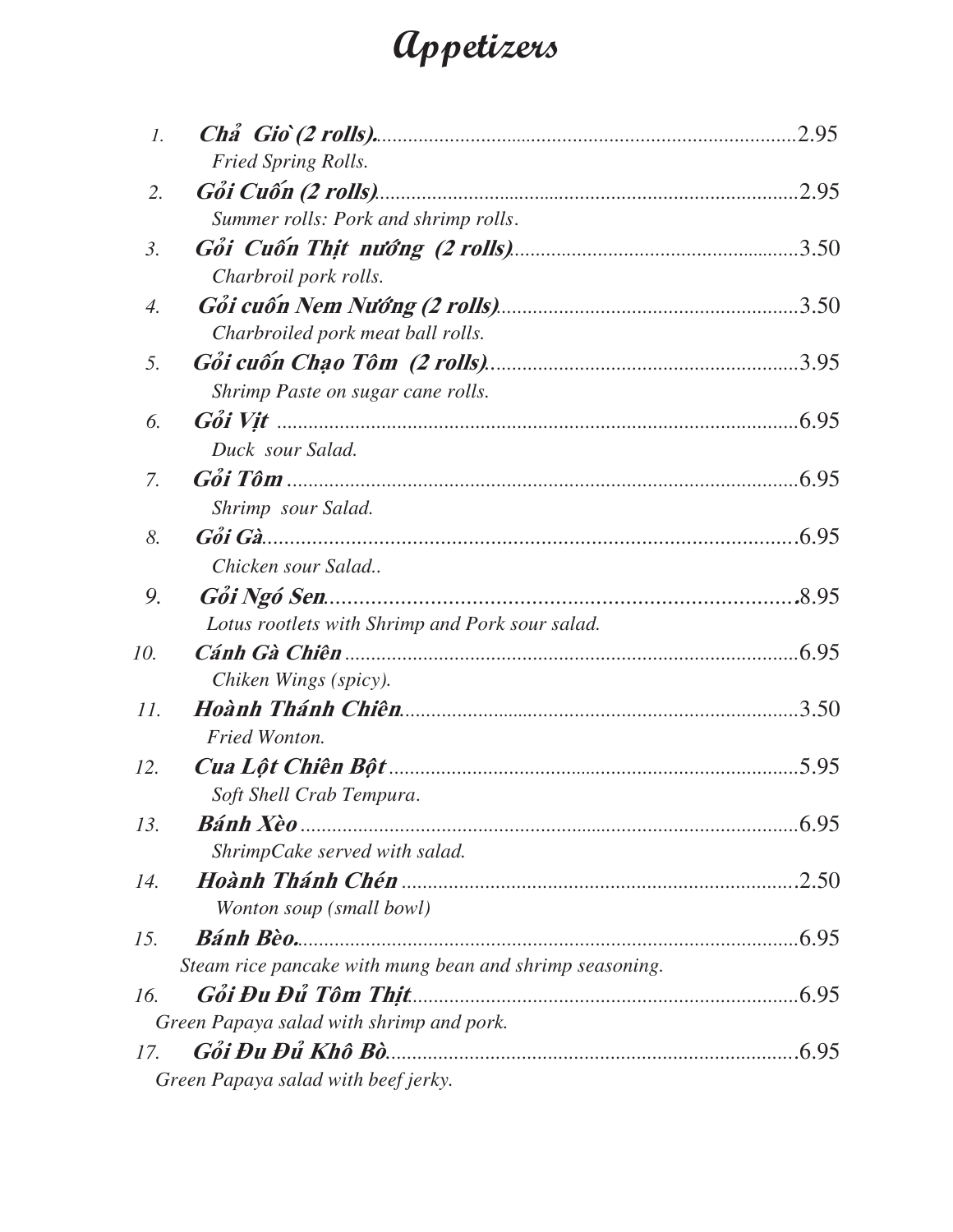### **Entrees**

| 20. |                                                                                                                |        |
|-----|----------------------------------------------------------------------------------------------------------------|--------|
|     | Shrimps and slices of beef tenderloin cooked on a griddle at your table,<br>served with rice papers and salad. |        |
| 21. | Shrimp and slices of beef tender loin simmering in a seasoning vinegar                                         |        |
|     | sauce served with rice paper and salad.                                                                        |        |
| 22. | Beef cube steak with fried potatoes                                                                            |        |
| 23. | Assorted sea food Hot pot, shrimp, squid, fish in spicy sour broth.                                            | .32.00 |
| 24. | Lẩu Canh Chua Cá.<br>Hot pot fish in sweet and sour broth                                                      | .25.95 |
| 25. |                                                                                                                | 25.95  |
|     | Hot pot with napa, white radish, shrimp, squid, pork, fish meat ball,<br>shrimp meat ball.                     |        |



#### (Served with steam rice)

| 30. |                                              |                                                                           |
|-----|----------------------------------------------|---------------------------------------------------------------------------|
|     |                                              |                                                                           |
|     |                                              |                                                                           |
|     | Golden fry fish in ginger sauce.             | filet 12.95                                                               |
|     |                                              |                                                                           |
|     | Golden fry fish in special sauce.            | filet 13.95                                                               |
|     |                                              |                                                                           |
|     | Golden fry fish in Cury Sauce.               | filet12.95                                                                |
|     |                                              |                                                                           |
|     | Golden fry fish in Tomato Sauce.             | filet 12.95                                                               |
|     |                                              |                                                                           |
|     | Golden fry fish in hot sweet and sour sauce. | <i>filet</i> 12.95                                                        |
|     |                                              | Steam fish with ginger, bean thread, onion, black bean sauce. .filet12.95 |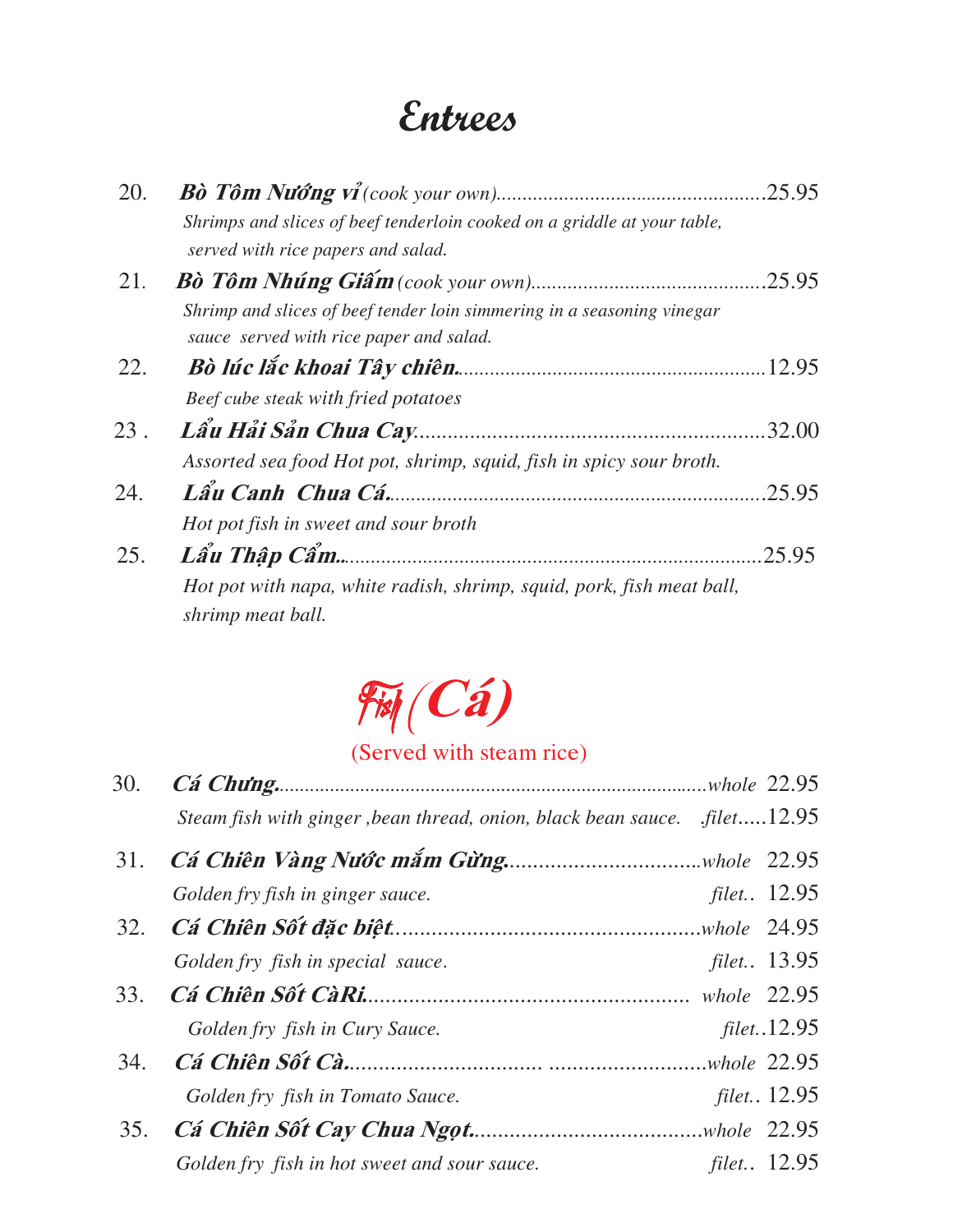| Salted fish in Clay Pot.             |               |
|--------------------------------------|---------------|
|                                      |               |
| <i>Fish in sweet and sour broth</i>  |               |
|                                      |               |
| Golden fry fish in mango fish sauce. | filet $12.95$ |



#### (Served with steam rice)

| Shrimp tempura.                                  |  |
|--------------------------------------------------|--|
|                                                  |  |
| Stir fry shrimps with vegetable.                 |  |
|                                                  |  |
| shrimps in tamarind sauce.                       |  |
|                                                  |  |
| Fry shrimps in hot sweet and sour sauce (spicy). |  |
|                                                  |  |
| Salted shrimp in clay pot.                       |  |
|                                                  |  |
|                                                  |  |

 *Shrimps in sweet and sour broth.* 



#### (Served with steam rice)

|  | Stir fry squid with dry red pepper in hot sweet and sour sauce (spicy). |  |
|--|-------------------------------------------------------------------------|--|
|  |                                                                         |  |
|  | Squid Tempura.                                                          |  |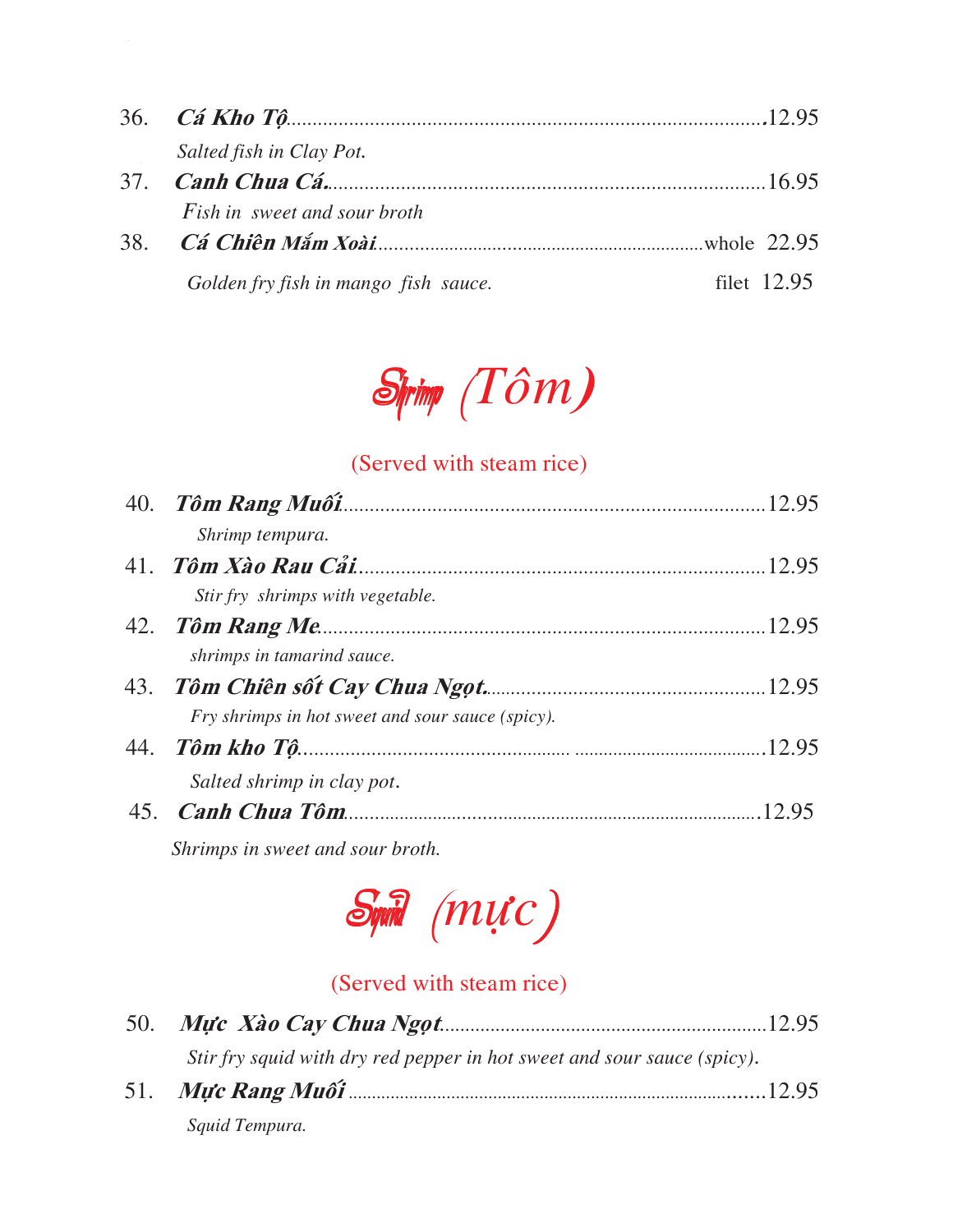# Pan Fry Noodles (*Phôû Mì xaøo*)

| 60. |                                                                                              |  |
|-----|----------------------------------------------------------------------------------------------|--|
|     | Pepper steak Pan fried rice noodle.                                                          |  |
|     |                                                                                              |  |
|     | Sea food, Pan fried rice noodle.                                                             |  |
|     |                                                                                              |  |
|     | Pan fried chow mein (soft or crispy) with vegetables, shrimp. Squid,<br>scallop and chicken. |  |
| 63. |                                                                                              |  |
|     | Pan fried chow mein (soft or crispy) with vegetables, and chicken.                           |  |
| 64. |                                                                                              |  |
|     | Pan fried chow mein (soft or crispy) with vegetables, and beef.                              |  |
|     |                                                                                              |  |
|     | Pan fried chow mein (soft or crispy) with vegetables, and shrimp.                            |  |
|     |                                                                                              |  |
|     | Pan fried chow mein (soft or crispy) with vegetables, and scallop.                           |  |

# *Canh/Soup*

|     | Yu choy with ground pork and shrimp.             |     |
|-----|--------------------------------------------------|-----|
| 68. |                                                  |     |
|     | Tofu, Chiles with ground pork and shrimp.        |     |
| 69. |                                                  | 995 |
|     | Bittermelon stuffed with ground pork and shrimp. |     |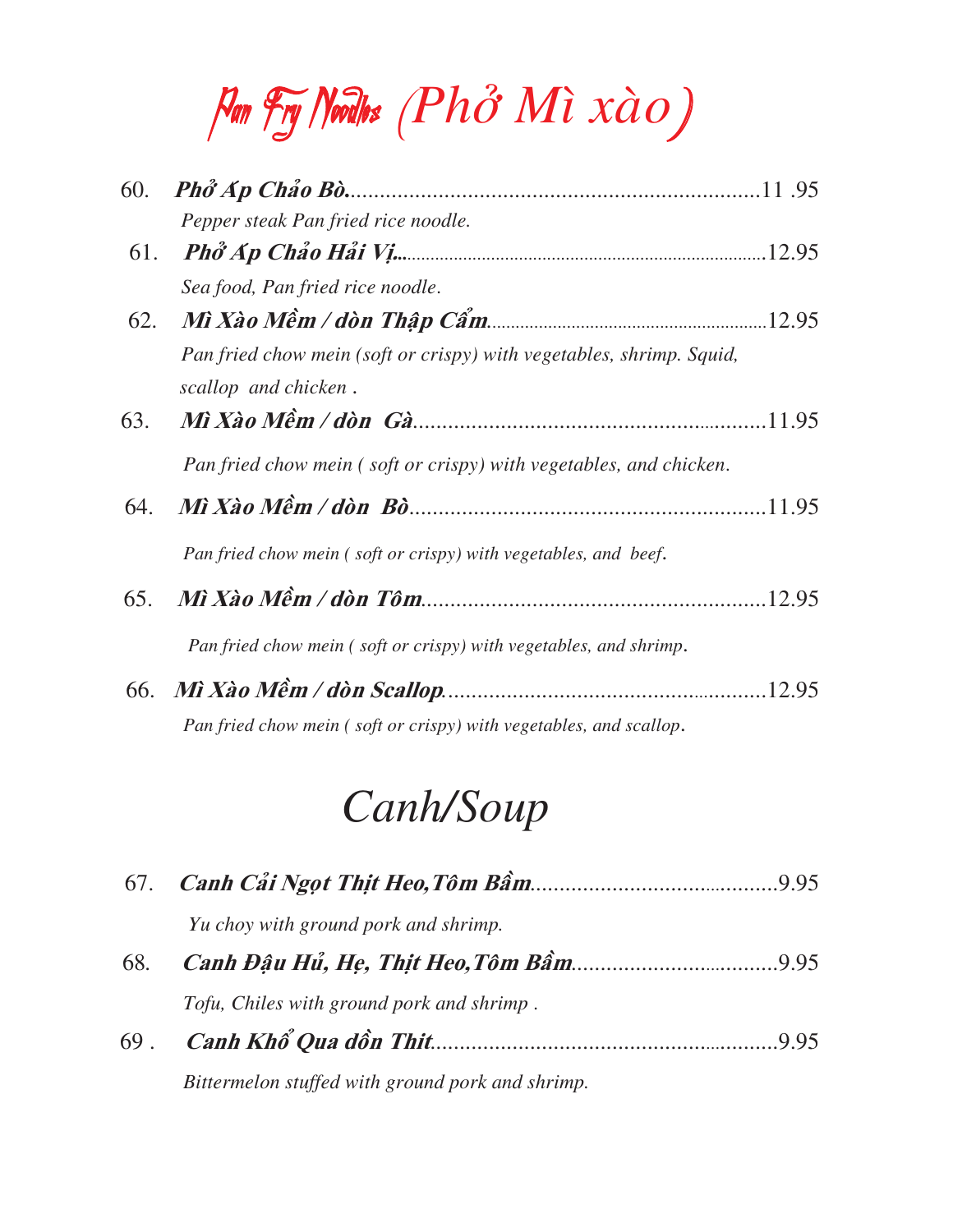House Soups Specials

| 70. |                                                                          | .7.95 |
|-----|--------------------------------------------------------------------------|-------|
|     | Rice vermicelli with slices of beef, pork in hot spicy broth, Huế style. |       |
| 71. |                                                                          |       |
|     | Rice vermicelli with pork ground in tomato chicken broth                 |       |
| 72. |                                                                          |       |
|     | Rice vermicelli with duck leg and slices of bamboo shoots.               |       |
| 73. |                                                                          |       |
|     | Rice vermicelli with chicken in coconut curry broth.                     |       |
| 74. |                                                                          |       |
|     | French bread with chicken in coconut curry broth.                        |       |
| 75. |                                                                          |       |
|     | Beef stew rice noodle soup.                                              |       |
| 76. |                                                                          |       |
|     | Beef stew with French bread.                                             |       |
| 77. |                                                                          | .7.95 |
|     | Seafood and roasted pork noodle soup Mekong delta style.                 |       |

### **Bánh Canh** (thick rice noodle soup)

| 80. |                                                           |  |
|-----|-----------------------------------------------------------|--|
|     | Thick clear rice noodle with Pork and shrimp paste.       |  |
| 81. |                                                           |  |
|     | Thick clear rice noodle with shrimps.                     |  |
|     |                                                           |  |
|     | Thick clear rice noodle with shrimp, pork, fish meatball, |  |
|     | Prawn cakes and fried tofu.                               |  |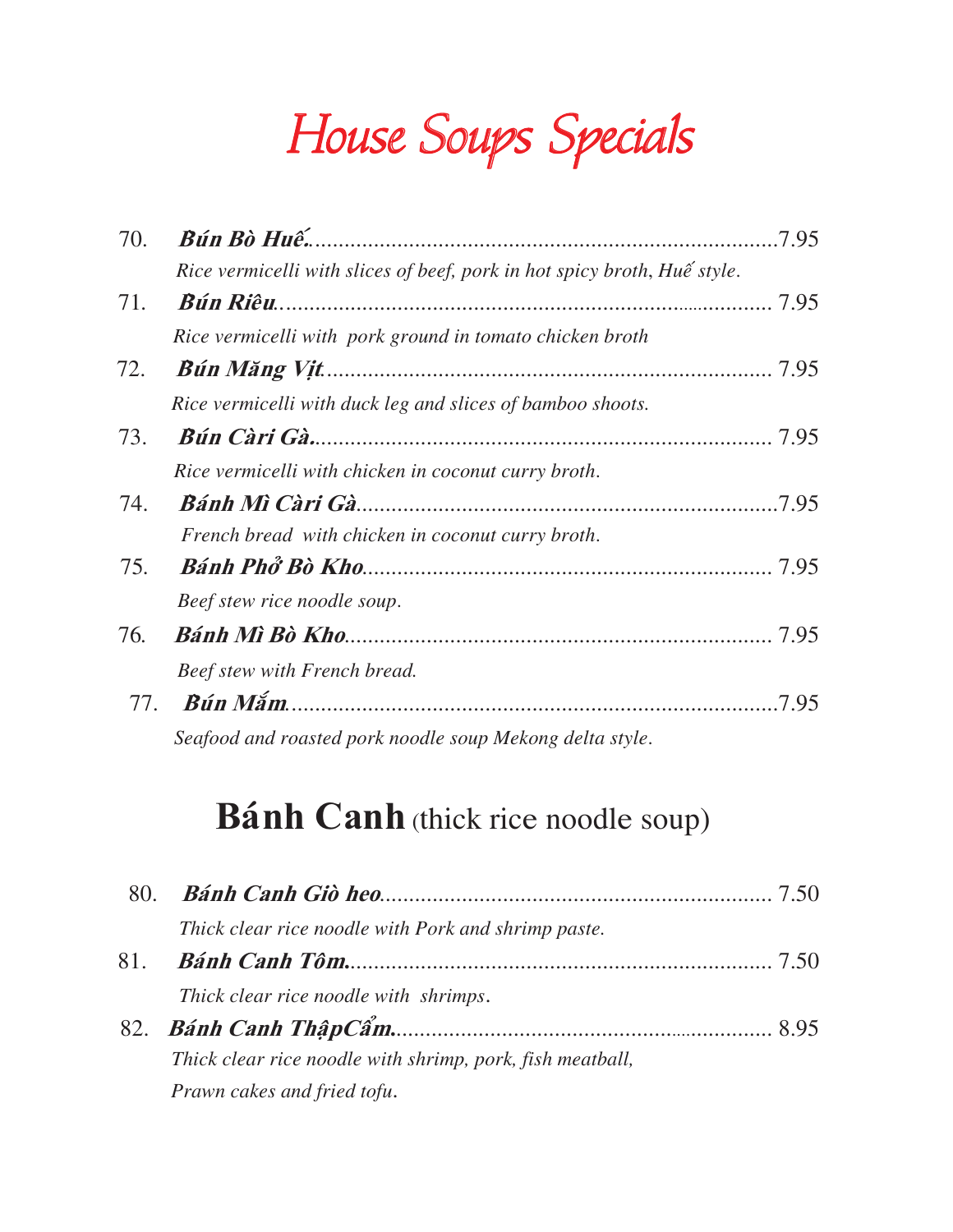## Phổ (Beef soup)

| 83. | Special combo rice noodle with slices of medium rare steak, brisket,         |       |
|-----|------------------------------------------------------------------------------|-------|
|     | flank, tendon and tripe.                                                     |       |
| 84. |                                                                              |       |
|     | Rice noodle with slices of medium rare steak, flank, brisket, tripe, tendon. |       |
| 85. |                                                                              |       |
|     | Rice noodle with slices of medium rare steak, flank.                         |       |
| 86. |                                                                              |       |
|     | Rice noodle with slices of medium rare steak and beef tendon.                |       |
| 87. | Tái sách.                                                                    |       |
|     | Rice noodle with slices of medium rare steak and tripe.                      |       |
| 88. |                                                                              |       |
|     | Rice noodle with slices of medium rare steak.                                |       |
| 89. |                                                                              | .6.95 |
|     | Rice noodle with beef meat ball.                                             |       |
|     | ** side order of beef meat ball \$1.50                                       |       |

### Hủ Tiếu Mì

(Pork Chicken noodle soup)

With choices of rice noodle, egg noodle or clear noodle

| 100. |                                                               |  |
|------|---------------------------------------------------------------|--|
|      | Special combo of shrimp, snow crabmeat, pork roast and wonton |  |
| 101. |                                                               |  |
|      | Shrimp, snow crabmeat, pork roast.                            |  |
| 102. |                                                               |  |
|      | Shrimp, pork roast.                                           |  |
| 103. |                                                               |  |
|      | Pork roast and wonton.                                        |  |
| 104. |                                                               |  |
|      | Shrimps.                                                      |  |
| 105. |                                                               |  |
|      | Vegetable and Tofu.                                           |  |
| 106. |                                                               |  |
|      | Shrimp, snow crabmeat.                                        |  |
| 107. |                                                               |  |
|      | Pork roast.                                                   |  |
| 108. |                                                               |  |
|      | Slices of chicken meat.                                       |  |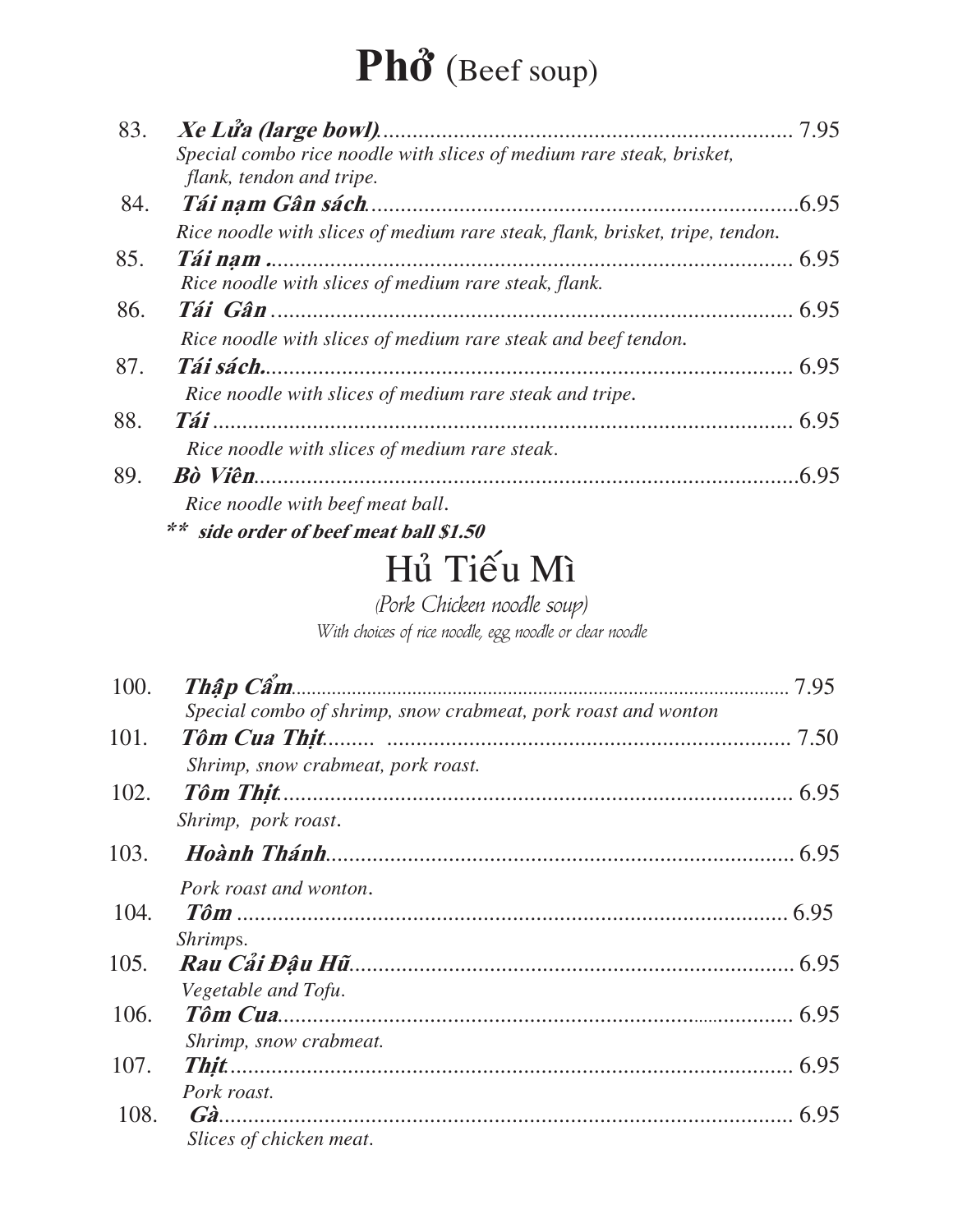#### **Buùn** (rice vermicelli)

| 110. |                                                                     |  |
|------|---------------------------------------------------------------------|--|
|      | Rice vermicelli with charbroil chicken.                             |  |
| 111. |                                                                     |  |
|      | Rice vermicelli with Charbroil chicken and spring rolls.            |  |
| 112. | Bún Bì Thịt Nứớng                                                   |  |
|      | Rice vermicelli with shredded pork and Charbroil pork.              |  |
| 113. |                                                                     |  |
|      | Rice vermicelli with Char broil pork.                               |  |
| 114. |                                                                     |  |
|      | Rice vermicelli with spring rolls.                                  |  |
| 115. |                                                                     |  |
|      | Rice vermicelli with Charbroil pork and spring rolls.               |  |
| 116. |                                                                     |  |
|      | Rice vermicelli with grilled shrimps.                               |  |
| 117. |                                                                     |  |
| 118. | Rice vermicelli with grilled shrimps Charbroil pork.                |  |
|      | Rice vermicelli with char broiled pork meatball.                    |  |
| 119. |                                                                     |  |
|      | Rice vermicelli with char broiled pork meatball and Charbroil pork. |  |
| 120. |                                                                     |  |
|      | Rice vermicelli with shrimps paste on sugar cane                    |  |
| 121. |                                                                     |  |
|      | Rice vermicelli with shrimps paste on sugar cane Charbroil pork.    |  |
|      |                                                                     |  |
|      | Rice vermicelli with shrimps paste on sugar cane and spring roll.   |  |
| 123. |                                                                     |  |
|      | Rice vermicelli with stir fried beef, onion and lemon grass.        |  |
| 124. | Bún Bò Nướng.                                                       |  |
|      | Rice vermicelli with Charbroil beef.                                |  |
| 125. |                                                                     |  |
|      | Rice vermicelli with Charbroil beef and spring rolls                |  |
| 126. | Bún Tôm Tầu hủ Ky                                                   |  |
|      | Rice vermicelli ground shrimp wrap with bean curd skin.             |  |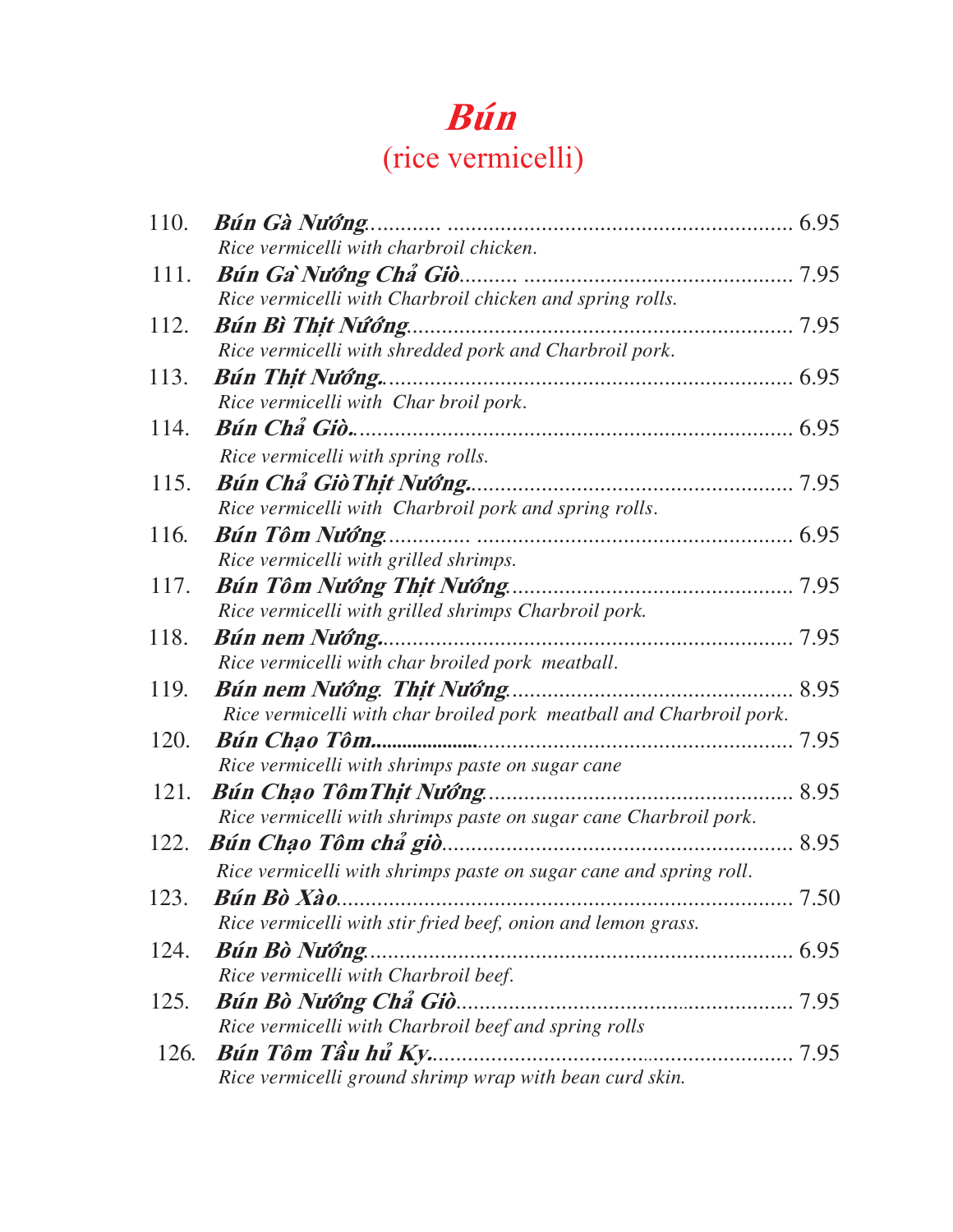### *Bánh Hồi (Fine rice vermicelli)*

*(served with rice paper)*

|  | Fine rice vermicelli with Charbroil pork                                  |
|--|---------------------------------------------------------------------------|
|  |                                                                           |
|  | Fine rice vermicelli with shrimp paste on sugar cane                      |
|  |                                                                           |
|  | Fine rice vermicelli with grilled shrimps                                 |
|  |                                                                           |
|  | Fine rice vermicelli with Charbroil pork and shrimp paste on sugar cane   |
|  |                                                                           |
|  | Fine rice vermicelli with Charbroil pork and grilled shrimps              |
|  |                                                                           |
|  | Fine rice vermicelli with char broil pork meat ball                       |
|  |                                                                           |
|  | Fine rice vermicelli with char broiled meat ball and char broil pork.     |
|  |                                                                           |
|  | Fine rice vermicelli with char broiled pork meat ball and shrimp paste on |
|  | sugar cane.                                                               |

### **Rice Platters(côm ñóa)**

*(choice of white rice or broken white rice)*

#### **WithPork:**

(*side order :1 egg, sunny side up . Theâm tröùng chieân.*......0.75)

| Steam rice with Charbroil pork.                                     |  |
|---------------------------------------------------------------------|--|
|                                                                     |  |
| Steam rice with shredded pork and charbroil pork.                   |  |
|                                                                     |  |
| Steam rice with shredded pork, steamed Pate and charbroil pork.     |  |
|                                                                     |  |
| Steam rice with shredded pork, steamed Pate and Charbroil porkchop. |  |
|                                                                     |  |
| Steam rice with Charbroil porkchop.                                 |  |
|                                                                     |  |
| Steam rice with shredded pork and Charbroil porkchop.               |  |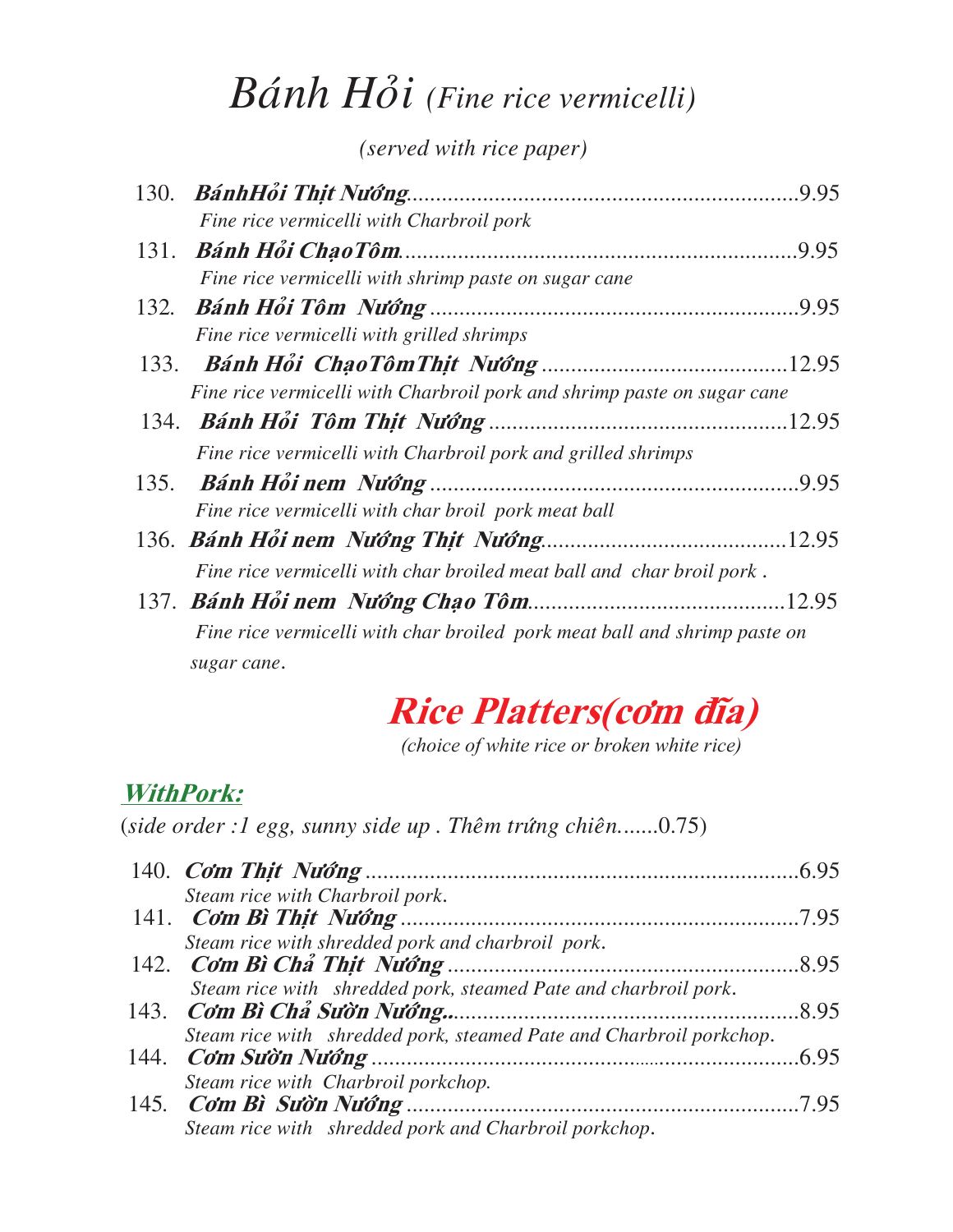#### **With beef**:

| Steam rice with Charbroil beef                    |  |
|---------------------------------------------------|--|
|                                                   |  |
| Steam rice with stir fry beef and onion           |  |
|                                                   |  |
| Steam rice with stir fry beef and Vegetable       |  |
|                                                   |  |
| Steam rice with stir fry beef and chinese brocoli |  |

#### **With chicken**:

|  | 150. <b>Gà Xào Lăn</b> (1950) $\vec{r}$ and $\vec{r}$ and $\vec{r}$ and $\vec{r}$ and $\vec{r}$ and $\vec{r}$ and $\vec{r}$ and $\vec{r}$ and $\vec{r}$ and $\vec{r}$ and $\vec{r}$ and $\vec{r}$ and $\vec{r}$ and $\vec{r}$ and $\vec{r}$ and $\vec{r}$ and $\vec{$ |  |
|--|-----------------------------------------------------------------------------------------------------------------------------------------------------------------------------------------------------------------------------------------------------------------------|--|
|  | Steam rice with stir fry chicken in curry sauce                                                                                                                                                                                                                       |  |
|  |                                                                                                                                                                                                                                                                       |  |
|  | Steam rice with stir fry chicken, vegetable and cashew nuts                                                                                                                                                                                                           |  |
|  |                                                                                                                                                                                                                                                                       |  |
|  | Steam rice with Charbroil chicken                                                                                                                                                                                                                                     |  |
|  |                                                                                                                                                                                                                                                                       |  |
|  | Steam rice with sauteed chicken lemon grass and chili                                                                                                                                                                                                                 |  |
|  | red pepper (spicy)                                                                                                                                                                                                                                                    |  |
|  |                                                                                                                                                                                                                                                                       |  |
|  | Steam rice with stir fry Vegetable and chicken                                                                                                                                                                                                                        |  |

## Fried Rice (Cơm Chiên)

| Fried rice with shrimps.                                                                             |       |
|------------------------------------------------------------------------------------------------------|-------|
|                                                                                                      | 7.50  |
| Fried rice with beef.                                                                                |       |
| Fried rice with chicken.                                                                             |       |
|                                                                                                      | .7.95 |
| Fried rice with roast pork, shrimp, chinese sausage, ham, sweet pea and carrot.                      |       |
| Fried rice with roast pork, shrimp, squid, Chinese sausage, chicken,<br>onion, mushroom in clay pot. |       |
|                                                                                                      |       |
| Fried rice with roast pork, shrimp, squid, chinese sausage, chicken, onion,                          |       |
| mushroom in Fresh Pineapple shell.                                                                   |       |